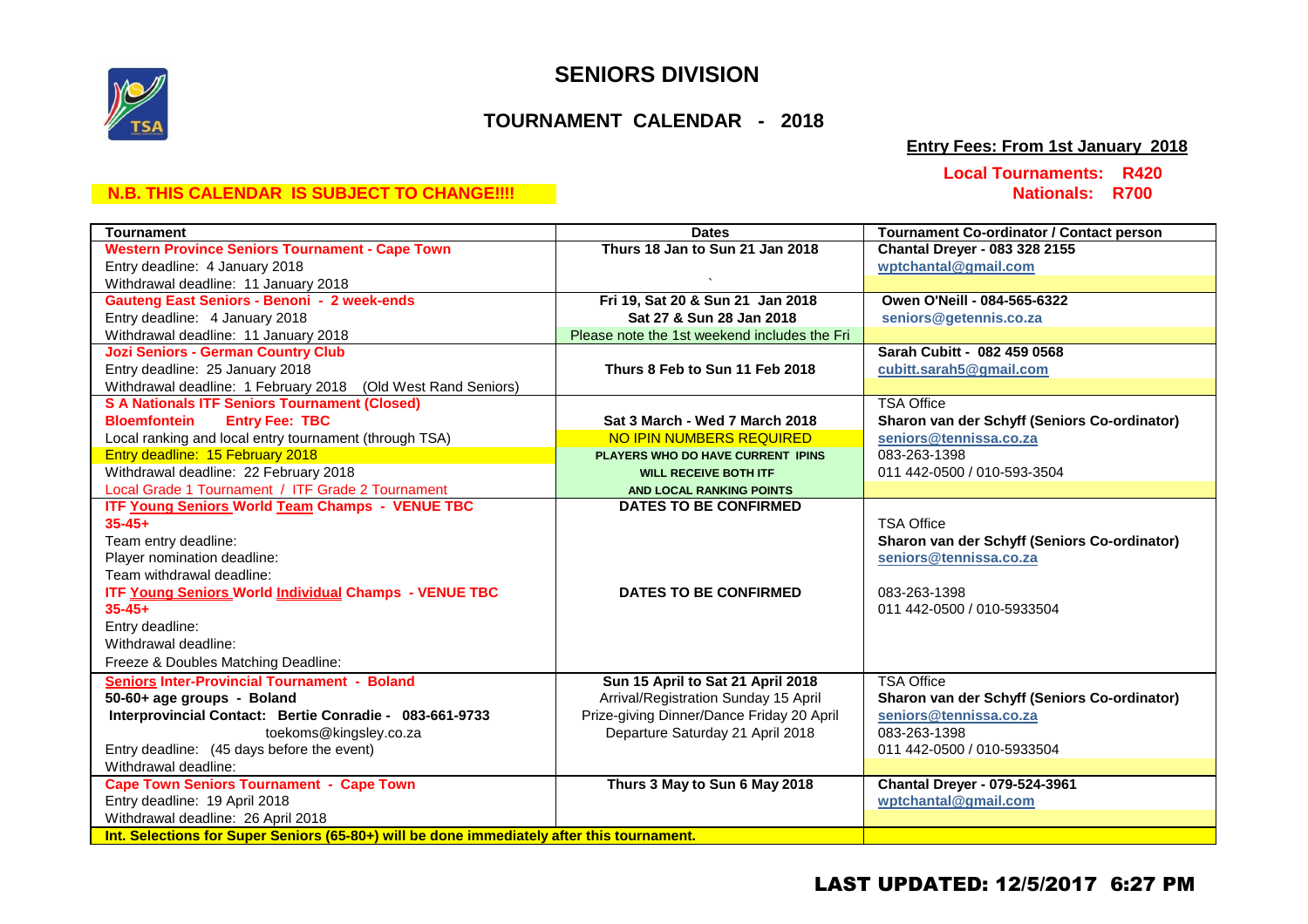| <b>Super Seniors Inter-Provincial Tournament - Gauteng Central</b>                   | Sun 20 May to Sat 26 May 2018               | <b>TSA Office</b>                            |
|--------------------------------------------------------------------------------------|---------------------------------------------|----------------------------------------------|
| 65-75+ age groups - Johannesburg                                                     | Captains Meeting Sun Evening 20 May         | Sharon van der Schyff (Seniors Co-ordinator) |
| <b>Provincial Contact:</b><br>Lyn Lyndon                                             | Prize-giving Dinner Fri 25 May              | seniors@tennissa.co.za                       |
| info@lynlyndon.co.za                                                                 | Departure Sat 26 May 2018                   | 083-263-1398                                 |
| Entry deadline: 5 April 2018 (45 days before the event)                              |                                             | 011 442-0500 / 010-593-3504                  |
| Withdrawal deadline: 3 May 2018                                                      |                                             |                                              |
| Eastern Cape Seniors - Port Elizabeth                                                | Fri 1 June to Mon 4 June 2018               | George Holloway - 079-503-7814               |
| Entry deadline: 17 May 2018                                                          |                                             | george.holloway@webmail.co.za                |
| Withdrawal deadline: 24 May 2018                                                     |                                             |                                              |
| Int. Selections for Seniors (50-60+) will be done immediately after this tournament. |                                             |                                              |
| <b>Gauteng North Seniors - Pretoria</b>                                              | Wed 13 June to Sun 17 June 2018             | Ed Murray - 082-360-7184                     |
| Entry deadline:<br>Wed 30 May 2018 - N.B: NOT A THURS                                | Please note 16 June is a public holiday     | ed@edsuptennis.co.za                         |
| Withdrawal deadline: Wed 6 June 2018 - N.B: NOT A THURS                              |                                             |                                              |
| <b>Mpumalanga Seniors - Nelspruit</b>                                                | Thurs 12 July to Sun 15 July 2018           | Johann Greyling - 083-229-8215               |
| Entry deadline: 28 June 2018                                                         |                                             | mptennis@lantic.net                          |
| Withdrawal deadline: 5 July 2018                                                     |                                             |                                              |
| <b>Kwa-Zulu Natal Seniors Tournament - Durban</b>                                    | Wed 8th Aug to Sun 12th Aug 2018            | Maureen Davisworth - 083-776-6895            |
| Entry deadline: 26th July 2018                                                       | Please note 9 Aug is a public holiday.      | 031-266-6895                                 |
| Withdrawal deadline: 2nd August 2018                                                 |                                             | davisworth@telkomsa.net                      |
|                                                                                      |                                             |                                              |
| <b>ITF Super Seniors World Team Championships - CROATIA</b>                          | Sun 16 Sept to Fri 21 Sept 2018             | <b>TSA Office</b>                            |
| 65-80+ to be played in Umag on: CLAY COURTS                                          |                                             | Sharon van der Schyff (Seniors Co-ordinator) |
| Team entry deadline:                                                                 |                                             |                                              |
| Player nomination deadline:                                                          |                                             | seniors@tennissa.co.za                       |
| Team withdrawal deadline:                                                            |                                             |                                              |
| <b>ITFSuper Seniors World Individual Champs - CROATIA</b>                            | Sat 22 Sept to Sat 29 Sept 2018             | 083-263-1398                                 |
| 65-80+ to be played in Umag on: CLAY COURTS                                          |                                             | 011 442-0500 / 010-5933504                   |
| Entry deadline:                                                                      |                                             |                                              |
| Withdrawal deadline:                                                                 |                                             |                                              |
| Freeze & Doubles Matching Deadline:                                                  |                                             |                                              |
| <b>Boland Seniors - Strand</b>                                                       | Fri 21 Sept to Mon 24 Sept 2018             | Ronel Pieterse - 083-562-7198                |
| Entry deadline: 6 September 2018                                                     | Please note Mon 24 Sept is a public holiday | ronelpieterse10@gmail.com                    |
| Withdrawal deadline: 13 September 2018                                               |                                             |                                              |
| <b>North West Province Seniors - Klerksdorp</b>                                      | Fri 21 Sept to Mon 24 Sept 2018             | Gert Meyer - 083-252-9272                    |
| Entry deadline: 6 September 2018                                                     | Please note Mon 24 Sept is a public holiday | drbles@icloud.com                            |
| Withdrawal deadline: 13 September 2018                                               |                                             |                                              |
| Young Seniors Inter-Provincial Tourn. - Western Province                             | Sun 14 October to Sat 20 October 2018       | <b>TSA Office</b>                            |
| 30-45+ age groups - Cape Town                                                        | Arrival/Registration Sunday 14 October      | Sharon van der Schyff (Seniors Co-ordinator) |
| <b>Provincial Contact:</b><br>Nelene Gold - 083-658-7177                             | Prize-giving Dinner/Dance Friday 19 Oct     | seniors@tennissa.co.za                       |
| nelene@mrmail.co.za                                                                  | Departure Sat 20 October                    | 083-263-1398                                 |
| Entry deadline: 30 August 2018                                                       |                                             | 011 442-0500 / 010-5933504                   |
| Withdrawal deadline: 27 September 2018                                               |                                             |                                              |